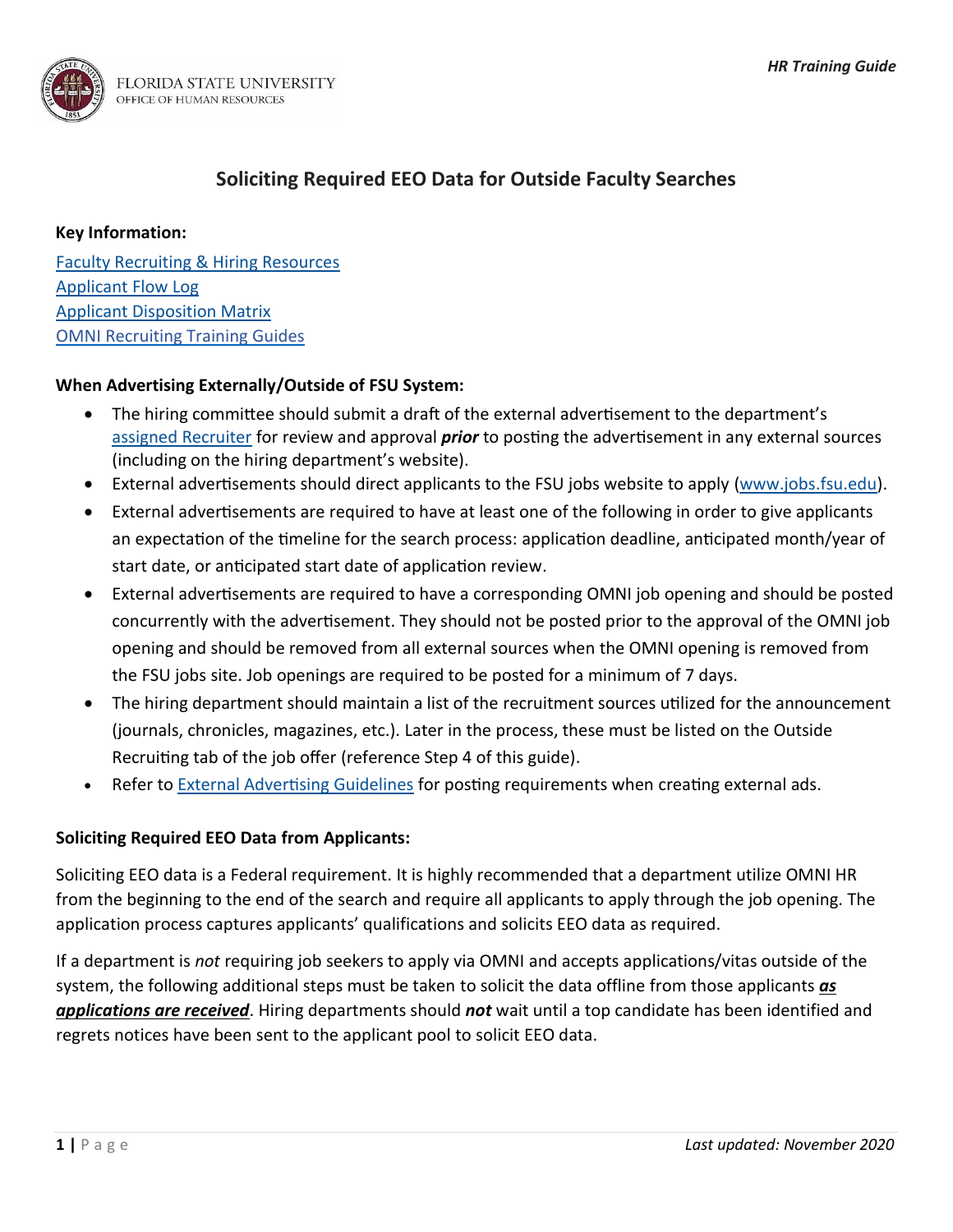| <b>Step</b> | <b>Action</b>                                                                                                                                                                                                                                                                                                                                                                                                      |  |  |  |  |  |  |
|-------------|--------------------------------------------------------------------------------------------------------------------------------------------------------------------------------------------------------------------------------------------------------------------------------------------------------------------------------------------------------------------------------------------------------------------|--|--|--|--|--|--|
| 1.          | Use the following template to send an email to send to all applicants as applications are<br>received (use blind copy if emailing multiple applicants at one time). The template contains<br>a link to an electronic survey; responses by applicants will be sent directly to the Equity,<br>Diversity & Inclusion Office in Human Resources upon submission of the survey. Maintain<br>evidence of this outreach. |  |  |  |  |  |  |
|             | Subject: Equal Employment Opportunity (EEO) Applicant Survey                                                                                                                                                                                                                                                                                                                                                       |  |  |  |  |  |  |
|             | Hello,                                                                                                                                                                                                                                                                                                                                                                                                             |  |  |  |  |  |  |
|             | Thank you for your interest in our _____________________(position title) position in<br>(department name) at Florida State University. To meet the<br>University's obligations as a federal contractor, we request that you complete our Equal<br>Employment Opportunity (EEO) Applicant Survey as part of the application process. The Job ID<br>number to which you applied is ___________ (insert Job ID).      |  |  |  |  |  |  |
|             | Please note:                                                                                                                                                                                                                                                                                                                                                                                                       |  |  |  |  |  |  |
|             | Completion of this information is voluntary and will not affect your employment<br>opportunities with the University. The information is confidential - it will not be accessible to<br>the hiring team for this search but will be sent directly to FSU's Equity, Diversity & Inclusion<br>Office upon submission and kept separate from your other applicant information.                                        |  |  |  |  |  |  |
|             | Applicants are considered for employment without regard to race, creed, color, sex, religion,<br>national origin, age, disability, genetic information, veterans' status, marital status, sexual<br>orientation, gender identity, gender expression, or any other legally protected group status.                                                                                                                  |  |  |  |  |  |  |
|             | This information will only be used for completing the University's Affirmative Action Plan and<br>will not be considered in making any employment decisions.                                                                                                                                                                                                                                                       |  |  |  |  |  |  |
|             | To access the survey, please click this link:                                                                                                                                                                                                                                                                                                                                                                      |  |  |  |  |  |  |
|             | Florida State University - Equal Employment Opportunity (EEO) Applicant Survey                                                                                                                                                                                                                                                                                                                                     |  |  |  |  |  |  |
|             | We appreciate your time and assistance in ensuring equal employment opportunities for all our<br>applicants.                                                                                                                                                                                                                                                                                                       |  |  |  |  |  |  |
|             | Thank you,                                                                                                                                                                                                                                                                                                                                                                                                         |  |  |  |  |  |  |
|             | (insert department representative's email signature with contact information)                                                                                                                                                                                                                                                                                                                                      |  |  |  |  |  |  |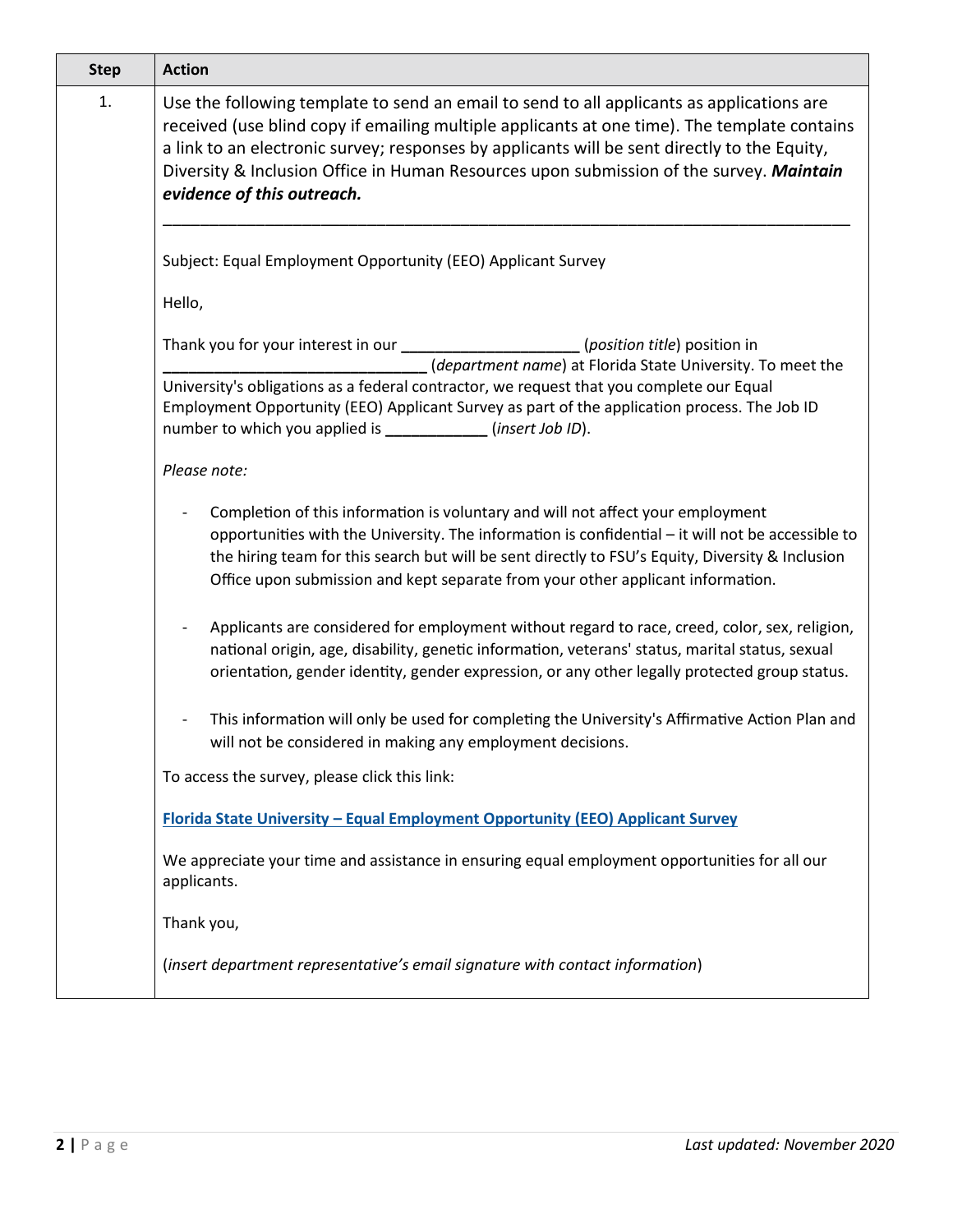| <b>Step</b> | <b>Action</b>                                                                                                                                                                                                                                                                                      |  |  |  |  |  |
|-------------|----------------------------------------------------------------------------------------------------------------------------------------------------------------------------------------------------------------------------------------------------------------------------------------------------|--|--|--|--|--|
| 2.          | Maintain an Applicant Flow Log:                                                                                                                                                                                                                                                                    |  |  |  |  |  |
|             | List names of all applicants for which application materials were collected outside of<br>$\Box$<br>OMNI. EEO data should be solicited from each applicant.<br>Document the appropriate disposition code as assigned by the hiring committee<br>П<br>referencing the Applicant Disposition Matrix. |  |  |  |  |  |

|                                                     |         | <b>Florida State University - Applicant Flow Log</b> |                                                                 |                                               |                                                                       |                    | 41 CFR 60.1.12 - Record Retention: All recruitment records must be kept for a minimum of 4 years (or minimum 5 years if a foreign national is hired). |  |
|-----------------------------------------------------|---------|------------------------------------------------------|-----------------------------------------------------------------|-----------------------------------------------|-----------------------------------------------------------------------|--------------------|-------------------------------------------------------------------------------------------------------------------------------------------------------|--|
|                                                     |         |                                                      |                                                                 |                                               |                                                                       |                    | Complete this flow log after EEO data is solicited using FSU's Equal Employment Opportunity (EEO) Applicant Survey.                                   |  |
| <b>Posting Title:</b>                               |         |                                                      |                                                                 |                                               | Teaching Faculty I, 12 Month Salaried (Mathematics)                   |                    |                                                                                                                                                       |  |
| <b>Job Opening ID:</b>                              |         | 46769                                                | <b>Position Number:</b>                                         |                                               |                                                                       | 00082675           |                                                                                                                                                       |  |
| <b>Job Code:</b>                                    | 9060AS  |                                                      | <b>Job Code Title:</b>                                          |                                               | Teaching Faculty 1 12 Mo SAL                                          |                    |                                                                                                                                                       |  |
| <b>Job Category:</b>                                | Faculty |                                                      |                                                                 |                                               | <b>Recruiting Location (City, State):</b>                             |                    | Tallahassee, FL                                                                                                                                       |  |
| <b>Department ID:</b>                               | 081000  |                                                      | <b>Department Name:</b>                                         |                                               |                                                                       | <b>Mathematics</b> |                                                                                                                                                       |  |
| College:                                            |         | Division:<br>College of Arts & Sciences              |                                                                 |                                               | <b>Academic Affairs</b>                                               |                    |                                                                                                                                                       |  |
| Form Completed By (include email and phone number): |         |                                                      | Sally Landis, HR Representative (slandis@fsu.edu, 850-644-0000) |                                               |                                                                       |                    |                                                                                                                                                       |  |
| <b>Last Name</b>                                    |         |                                                      | <b>First Name</b>                                               |                                               | <b>Disposition Description</b><br><b>Applicant Disposition Matrix</b> |                    |                                                                                                                                                       |  |
| Seminole                                            |         |                                                      | Susan                                                           |                                               | <b>INTERVIEW-Not As Qualified: Experience</b>                         |                    |                                                                                                                                                       |  |
| Osceola                                             |         | Chief                                                |                                                                 | <b>REVIEW-Candidate Withdrew From Process</b> |                                                                       |                    |                                                                                                                                                       |  |
| Appaloosa                                           |         | Renegade                                             |                                                                 | <b>HIRED</b>                                  |                                                                       |                    |                                                                                                                                                       |  |
|                                                     |         |                                                      |                                                                 |                                               |                                                                       |                    |                                                                                                                                                       |  |
|                                                     |         |                                                      |                                                                 |                                               |                                                                       |                    |                                                                                                                                                       |  |
|                                                     |         |                                                      |                                                                 |                                               |                                                                       |                    |                                                                                                                                                       |  |

| <b>Step</b> | <b>Action</b>                                                                                                                                         |
|-------------|-------------------------------------------------------------------------------------------------------------------------------------------------------|
|             | Once finalized, upload the Faculty/Staff Applicant Flow Log to the Activities & Attachments<br>tab of the OMNI job opening in Microsoft Excel format. |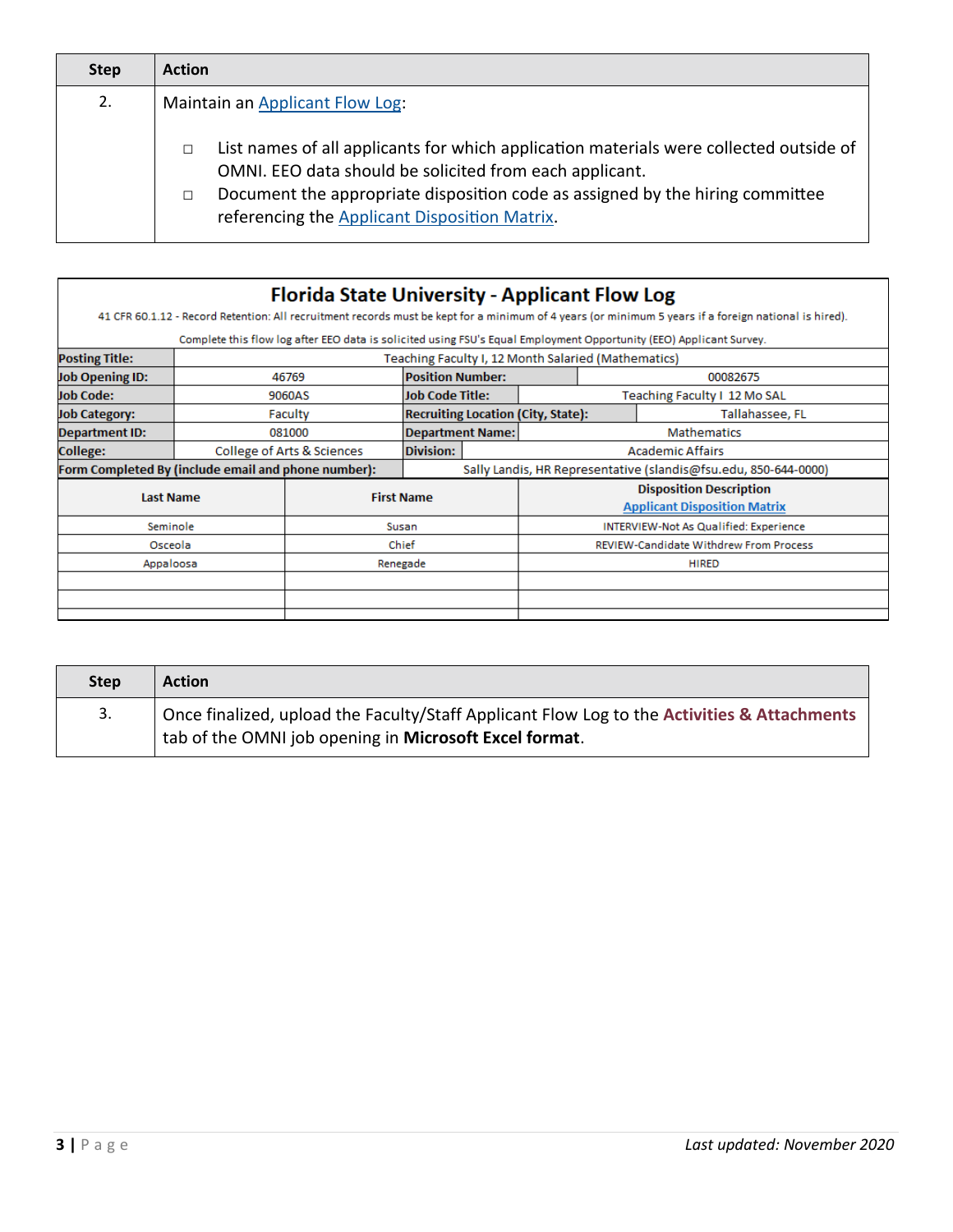| Manage Job Opening |                                                                                                                                                                                                           |                     |                                                                                                                     |         |  |                                                                                                                           |                        |         |
|--------------------|-----------------------------------------------------------------------------------------------------------------------------------------------------------------------------------------------------------|---------------------|---------------------------------------------------------------------------------------------------------------------|---------|--|---------------------------------------------------------------------------------------------------------------------------|------------------------|---------|
| Save               |                                                                                                                                                                                                           |                     | ←Return   个Recruiting Home   ● Search Job Openings   电 Create New   本 Add Note   Kolnterviews   国 Print Job Opening |         |  |                                                                                                                           |                        |         |
|                    | Job Opening ID 46769<br>Job Posting Title Teaching Faculty I, 12 Month Salaried (Mathematics<br>Job Code 9060AS (Teaching Faculty I 12 Mo SAL)<br>Position Number 00082675 (Teaching Faculty I 12 Mo SAL) |                     |                                                                                                                     |         |  | Status 010 Open<br>Business Unit FSU01 (FSU Business Unit)<br>Department 081000 (Mathematics)<br>Job Family FAC (Faculty) |                        |         |
| Applicants         | Applicant Search                                                                                                                                                                                          | Applicant Screening | <b>Activity &amp; Attachments</b>                                                                                   | Details |  |                                                                                                                           |                        |         |
| Job History 2      |                                                                                                                                                                                                           |                     |                                                                                                                     |         |  |                                                                                                                           |                        |         |
| Date               | Subject                                                                                                                                                                                                   |                     |                                                                                                                     |         |  | Reason                                                                                                                    | <b>Action Taken By</b> |         |
| 12/11/2019         | 010 Open                                                                                                                                                                                                  |                     |                                                                                                                     |         |  |                                                                                                                           |                        |         |
| 12/04/2019         | 006 Pending Approval                                                                                                                                                                                      |                     |                                                                                                                     |         |  |                                                                                                                           |                        |         |
| 12/04/2019         | 005 Draft                                                                                                                                                                                                 |                     |                                                                                                                     |         |  |                                                                                                                           |                        |         |
| Searches 2         |                                                                                                                                                                                                           |                     |                                                                                                                     |         |  |                                                                                                                           |                        |         |
|                    | No searches are related to this Job Opening.                                                                                                                                                              |                     |                                                                                                                     |         |  |                                                                                                                           |                        |         |
| Notes              |                                                                                                                                                                                                           |                     |                                                                                                                     |         |  |                                                                                                                           |                        |         |
|                    | No notes have been added to this Job Opening.                                                                                                                                                             |                     |                                                                                                                     |         |  |                                                                                                                           |                        |         |
| <b>Add Note</b>    |                                                                                                                                                                                                           |                     |                                                                                                                     |         |  |                                                                                                                           |                        |         |
|                    |                                                                                                                                                                                                           |                     |                                                                                                                     |         |  |                                                                                                                           |                        |         |
| Attachments<br>再   |                                                                                                                                                                                                           |                     |                                                                                                                     |         |  |                                                                                                                           |                        |         |
| <b>File Name</b>   |                                                                                                                                                                                                           |                     | Description                                                                                                         |         |  | Audience                                                                                                                  |                        | Updated |
|                    | _Faculty_Flow_Log.xlsx<br>_Faculty_Flow_Log.xlsx                                                                                                                                                          |                     |                                                                                                                     |         |  | ◡                                                                                                                         | 05/05/2020 1:45PM      |         |
|                    | <b>Add Attachment</b>                                                                                                                                                                                     |                     |                                                                                                                     |         |  |                                                                                                                           |                        |         |

| <b>Step</b> | <b>Action</b>                                                                                                                                                                                                      |
|-------------|--------------------------------------------------------------------------------------------------------------------------------------------------------------------------------------------------------------------|
| 4.          | On the Outside Recruiting tab of the job offer for the selected candidate:                                                                                                                                         |
|             | Answer "Yes" to Question 1. List all recruitment sources utilized in the search<br>$\Box$<br>(including all journals, chronicles, magazines, websites, email lists, etc.) where the<br>job opening was advertised. |
|             | Answer "Yes" to Question 2. This will prompt the recruiter to check for the<br>$\Box$<br>competed Applicant Flow Log on the Activities & Attachments tab of the job<br>opening.                                    |